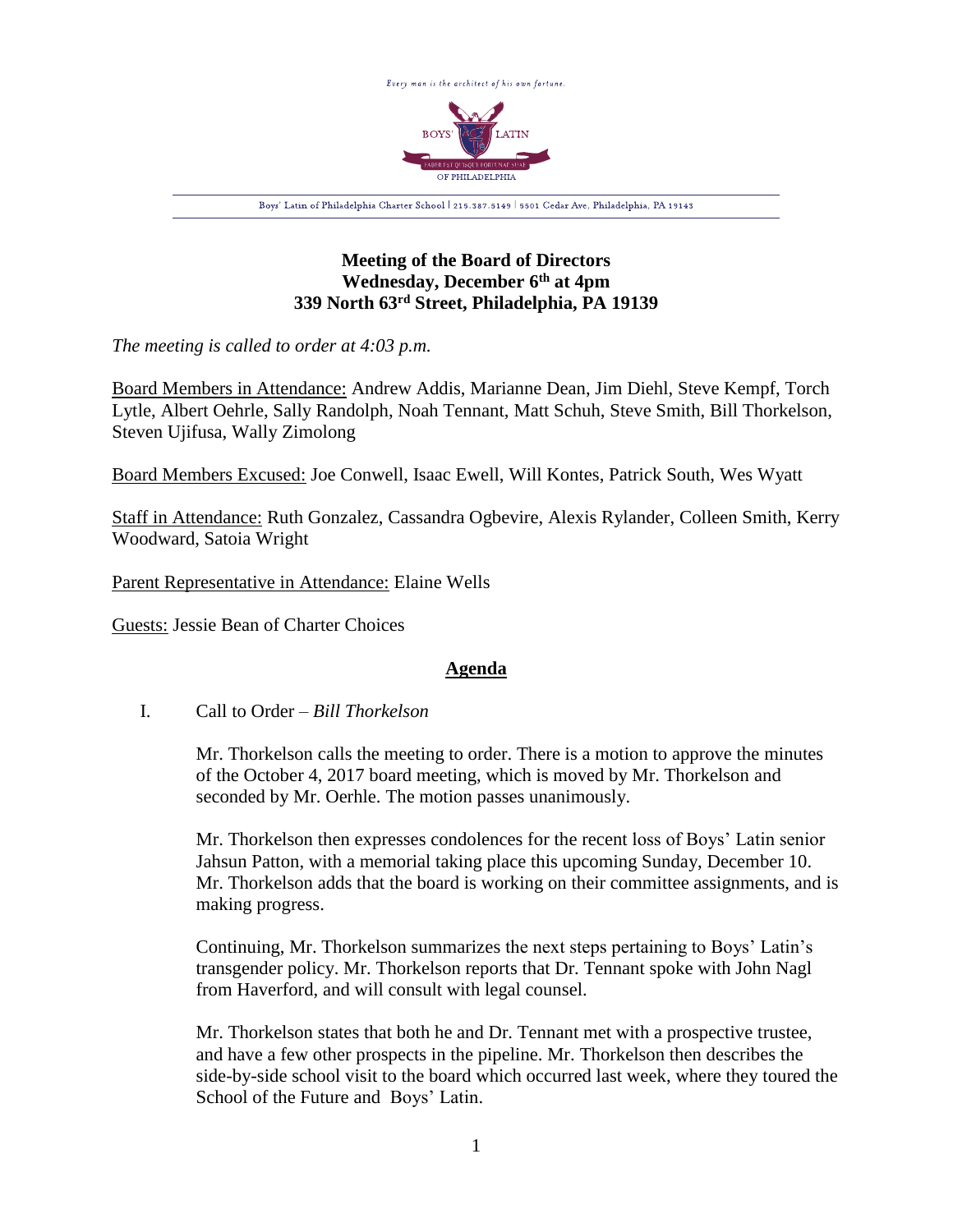

## II. CEO Report – *Noah Tennant*

Dr. Tennant begins by acknowledging Jahsun Patton, and expresses his sincerest condolences to his family for their loss. Dr. Tennant shares Jahsun's background, specifically how Jahsun found out that he had been accepted into college shortly before his passing. Dr. Tennant states that the leadership team got together at the high school to process his death, and many classmates participated. A candlelight vigil was organized, and a memorial service will be held this Sunday, December 10. Jahsun's family will accept a posthumous scholar athlete award on his behalf. Dr. Tennant notes the outpouring support coming from the community.

Dr. Tennant then announces that the School Reform Commission ("SRC") officially voted to disband, effective June of 2018. Dr. Tennant explains that the City will attempt to identify 13 individuals who will be charged with selecting 27 others for the new Philadelphia school board. Mayor Kenney will then select nine individuals from that group to become the new Philadelphia school board by March; these individuals will work with the SRC until it disbands in June. Dr. Tennant states that one of the requirements is that the new board members must be Philadelphia residents. Dr. Tennant explains that it is unclear if City Council will be involved in the process or who the current contenders are, but it will be important for Boys' Latin to closely monitor the process as it unfolds.

Dr. Tennant explains that the Charter School Office ("CSO") is trying to get resolutions passed by the SRC before it dissolves, including policies that would reduce certain autonomies for charter schools. A meeting will be held amongst charter leaders to discuss, as Policy 406 is to be voted on next week. A discussion follows on the autonomies Policy 406 would remove. Dr. Tennant announces that Mayor Kenney will visit Boys' Latin on January 10, 2018.

Dr. Tennant then directs the board's attention to the National Student Clearinghouse Report ("NSC Report"). Dr. Tenant is happy to report that the Class of 2017 has the highest first fall matriculation rates in the history of Boys' Latin. Dr. Tennant is excited to see what the entire first year matriculation number will be. Dr. Tennant then directs the board's attention to the supplement, which provides context to Boys' Latin's student numbers by comparing their achievements to citywide and special admission schools.

Dr. Tennant then explains that Boys' Latin's Right To Know Request for NSC Reports relating to each high school in the city were denied by the School District the School District labeled these reports as proprietary and private.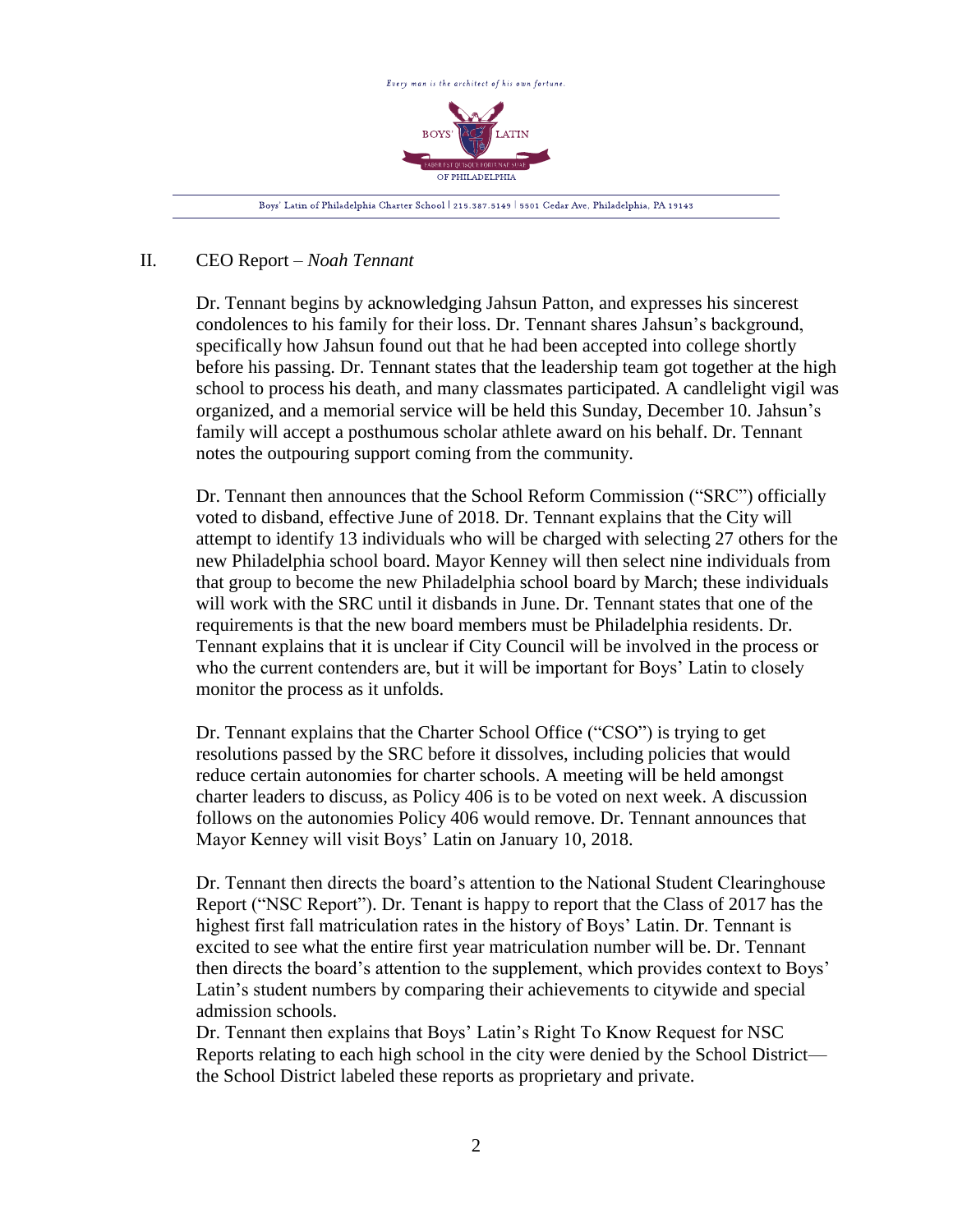

Dr. Tennant concludes his presentation.

## III. Board Committee Reports

a. Parent Liaison Report – *Elaine Wells*

Ms. Wells begins by describing how the Educational Opportunity Fund has been gaining notoriety by giving a voice to families who want to expand the quality of educational opportunities available for their students. Ms. Wells was asked to become a member of the advisory committee.

Ms. Wells concludes her presentation.

b. Finance – *Kerry Woodward, Will Kontes*

Ms. Woodward begins by acknowledging the entire finance committee for its work in their meeting the Wednesday before Thanksgiving. Ms. Woodward explains that the committee is keeping a keen eye on enrollment and attrition, which are key drivers of school finances. Ms. Woodward states that the committee has been working with the Director of Enrollment to track enrollment/attrition more closely.

Ms. Woodward adds that there is a higher percentage of special education ("SPED") students than what Boys' Latin has budgeted for—historically, the school has averaged about 8-9 percent of SPED students but now the number is closer to 13 percent. Ms. Woodward explains that Boys' Latin is reimbursed at a higher rate for these students, but there are additional costs associated with acquiring the materials and items needed to educate these students.

Ms. Woodward adds that we will receive a final per pupil revenue number from the City of Philadelphia in February. Additionally, the finance committee is refreshing the school's finance controls and procedures. Ms. Woodward thanks Mr. Addis who helped review insurance and benefits for Boys' Latin.

Ms. Woodward announces that Choice Academics has officially changed its name to Boys' Latin Foundation, and moved 11 employees over to the Foundation. Mr. Thorkelson adds that one of the concerns of the committee is the protection of assets held in the Foundation, which was discussed with counsel.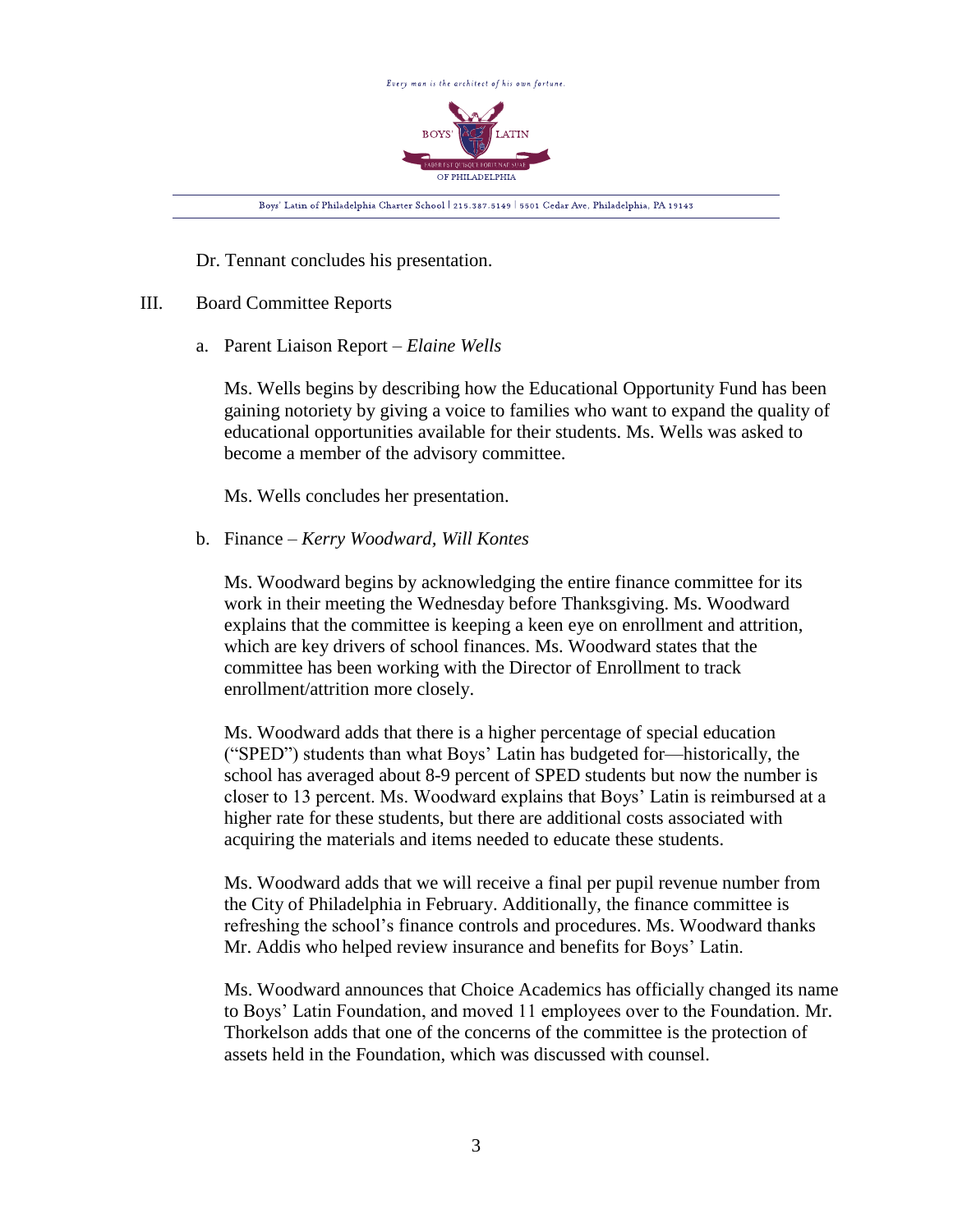

A discussion follows on how Boys' Latin tracks attrition, and related costs. Dr. Tennant shares that Boys' Latin does request the reason why students are leaving, and states that 30-40 percent of students physically relocate themselves outside of Philadelphia. Ms. Woodward offers to circulate an attrition report to the board, with the goal of the report being to accurately project attrition in the future.

Ms. Woodward concludes her presentation.

c. Development – *Marianne Dean*

Ms. Dean directs the board to the Development Report, and notes that the numbers are becoming more significant as Boys' Latin grows. Ms. Dean states that Boys' Latin is currently in good shape. Ms. Dean encourages annual giving from the board. Ms. Dean then thanks Ms. Smith for her efforts in preparing the Decem Report, and Dr. Tennant for his annual giving letter.

Ms. Smith takes the board through commitments for the year, and how were tracking against the budgeted goal for the year. Ms. Smith reminds the board that the Decem Report was recently sent out, along with the targeted EITC mailing. Ms. Smith is hopeful the EITC mailing will be effective, as it is the first time the committee has undertaken a targeted outreach. Ms. Smith is happy to report Meridian Bank made a generous donation to Boys' Latin and presented a large check to the school today, which the students enjoyed watching.

Ms. Smith asks the board to note some key upcoming dates: the annual fundraising gala has been moved to Friday, April 27, 2018; college day and career day will remain the same. Ms. Smith urges the board to participate in these wonderful events, and to share these events with individuals in the board members' individual networks. A discussion follows on EITC and tax credits to businesses.

Ms. Smith explains that college day, formerly known as alumni day, is an event where Boys' Latin graduates come back to the school to give presentations on college life to current high school students. Ms. Dean notes it's a powerful day, as the returning students are honest and the current students are free to ask questions about college life, which is invaluable to high schoolers. Ms. Dean encourages the board to attend college day. Ms. Woodward adds that career day will be coed this year, and Ms. Smith asks the board to consider possible presenters.